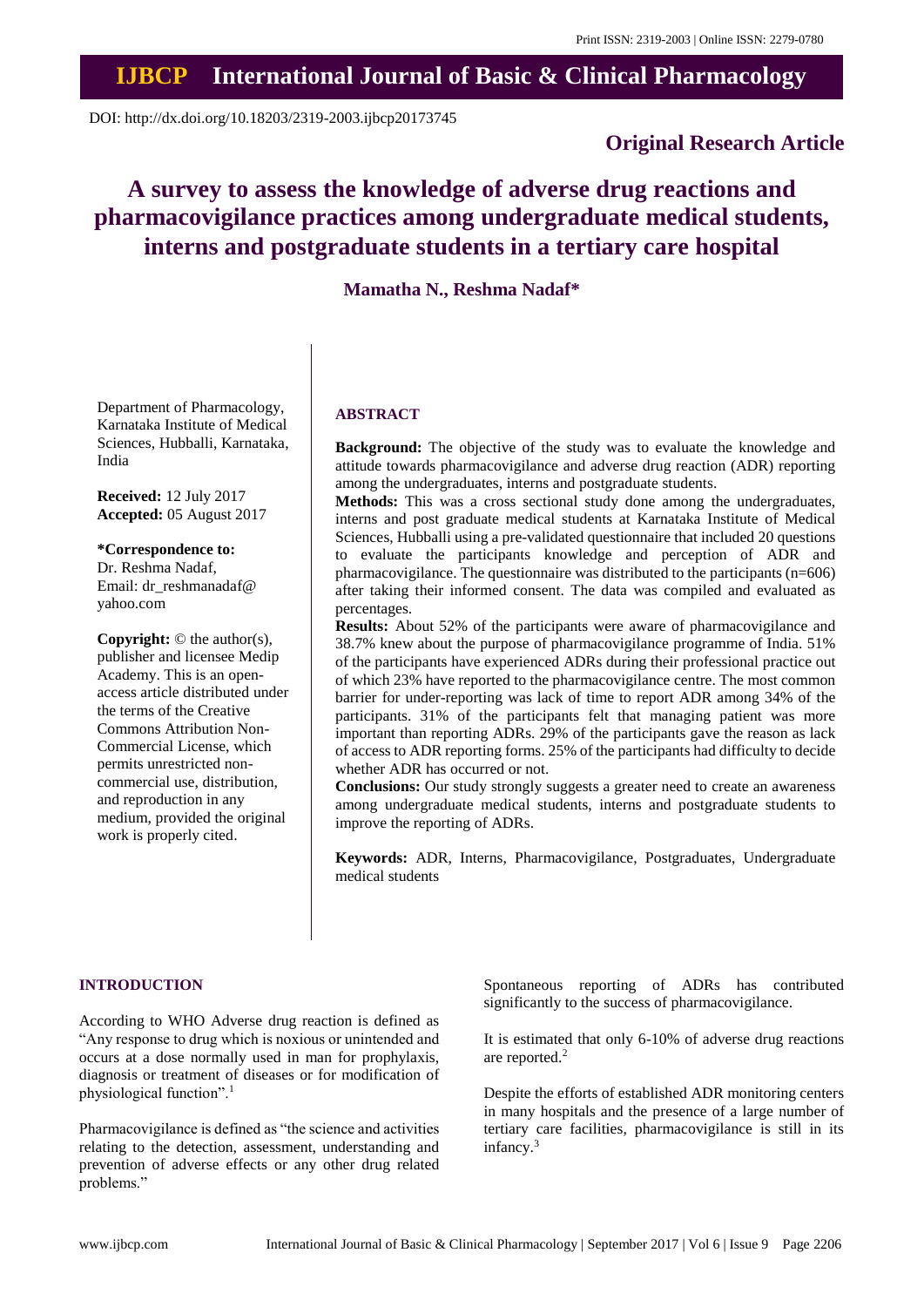Under-reporting is a major limitation for drug safety surveillance.

The ultimate focus narrows down to health care professionals spontaneous reporting of ADRs, for improving the reporting rates.<sup>3</sup>

Assessment of awareness of pharmacovigilance among health care professionals is said to be important to find the reason for under-reporting of adverse drug reactions.<sup>4</sup>

Hence, the present study was done to evaluate the knowledge and attitude towards pharmacovigilance and adverse drug reaction (ADR) reporting among the undergraduates, interns and postgraduate students and to analyze the barriers involved in non reporting of suspected ADRs.

### **METHODS**

This was a cross-sectional study done among undergraduates, interns and postgraduate medical students for a period of 1 month at Karnataka Institute of Medical Sciences, Hubballi.

A questionnaire containing 20 questions was designed and validated to evaluate the participants knowledge and perception on ADR and pharmacovigilance.

Total 606 questionnaires were prepared and distributed to 606 subjects. Out of 606 subjects 136 were 2nd year, 128 were 3<sup>rd</sup> year, 120 final year medical students, 84 of them were internship students and 138 postgraduate medical students.

After taking their informed consent, the participants were personally briefed about the questionnaire and they were requested to return the duly filled forms.

The participants were given 15 minutes to answer the questionnaire and they were not allowed to consult anyone or internet during that time.

They could maintain anonymity with regard to their names, but had to write their designations.

The data was analyzed question-wise and their percentage value was calculated with the help of Microsoft Excel Spread sheet in MS office 2007.

#### *Inclusion criteria*

- $\bullet$  2<sup>nd</sup> year, 3<sup>rd</sup> year and final year MBBS students
- Interns and postgraduate students.

#### **Exclusion criteria**

- $\bullet$  1<sup>st</sup> year MBBS students
- Those not willing to participate in the study.

#### **RESULTS**

Out of 606 participants, 136 were 2nd year, 128 were 3rd year, 120 final year medical students, 84 of them were internship students and 138 postgraduate medical students. The respondents were in the age group of 19- 28 years. 52% of the participants knew what is pharmacovigilance, 38.7% of the participants knew about the purpose of pharmacovigilance.

69% agreed that all the health care professionals like (doctors, nurses, pharmacists) are responsible for reporting ADR's.

Results of evaluation of knowledge regarding ADR reporting is shown in the Table 1.

The awareness about pharmacovigilance among the participants is shown in Figure 1.

22% of  $2^{nd}$  year, 17% of  $3^{rd}$  year, 41% of final year students, 17 % of interns and 10% of postgraduates were aware that a serious adverse event in India should be reported within 15 days to the regulatory body.

| No. | <b>Ouestions</b>                                                                                                                       | 2 <sup>nd</sup><br>vear |                | $3rd$ year |                        | $4th$ year |                | <b>Interns</b> |                        | <b>Postgraduates</b> |                |
|-----|----------------------------------------------------------------------------------------------------------------------------------------|-------------------------|----------------|------------|------------------------|------------|----------------|----------------|------------------------|----------------------|----------------|
|     |                                                                                                                                        | Yes                     | N <sub>0</sub> | Yes        | $\mathbf{N}\mathbf{0}$ | Yes        | N <sub>0</sub> | Yes            | $\mathbf{N}\mathbf{0}$ | Yes                  | N <sub>0</sub> |
|     | Are you aware of existence of<br>National Pharmacovigilance<br>programme of India (PvPI)?                                              | 80%                     | 20%            | 64%        | 36%                    | 65%        | 35%            | 72%            | 28%                    | 68%                  | 32%            |
| 2   | Which one of the following is<br>the 'WHO online database' for<br>reporting ADRs?<br>Right Ans: vigibase                               | 44%                     | 56%            | 46%        | 54%                    | 50%        | 50%            | 59%            | 41%                    | 57%                  | 43%            |
| 3   | Which one of the following<br>scales is most commonly used<br>to establish the causality of an<br>ADR?<br>Right ans: Naranjo algorithm | 28%                     | 72%            | 30%        | 70%                    | 41%        | 59%            | 40%            | 60%                    | 57%                  | 43%            |

#### **Table 1: Evaluation of knowledge regarding ADR reporting.**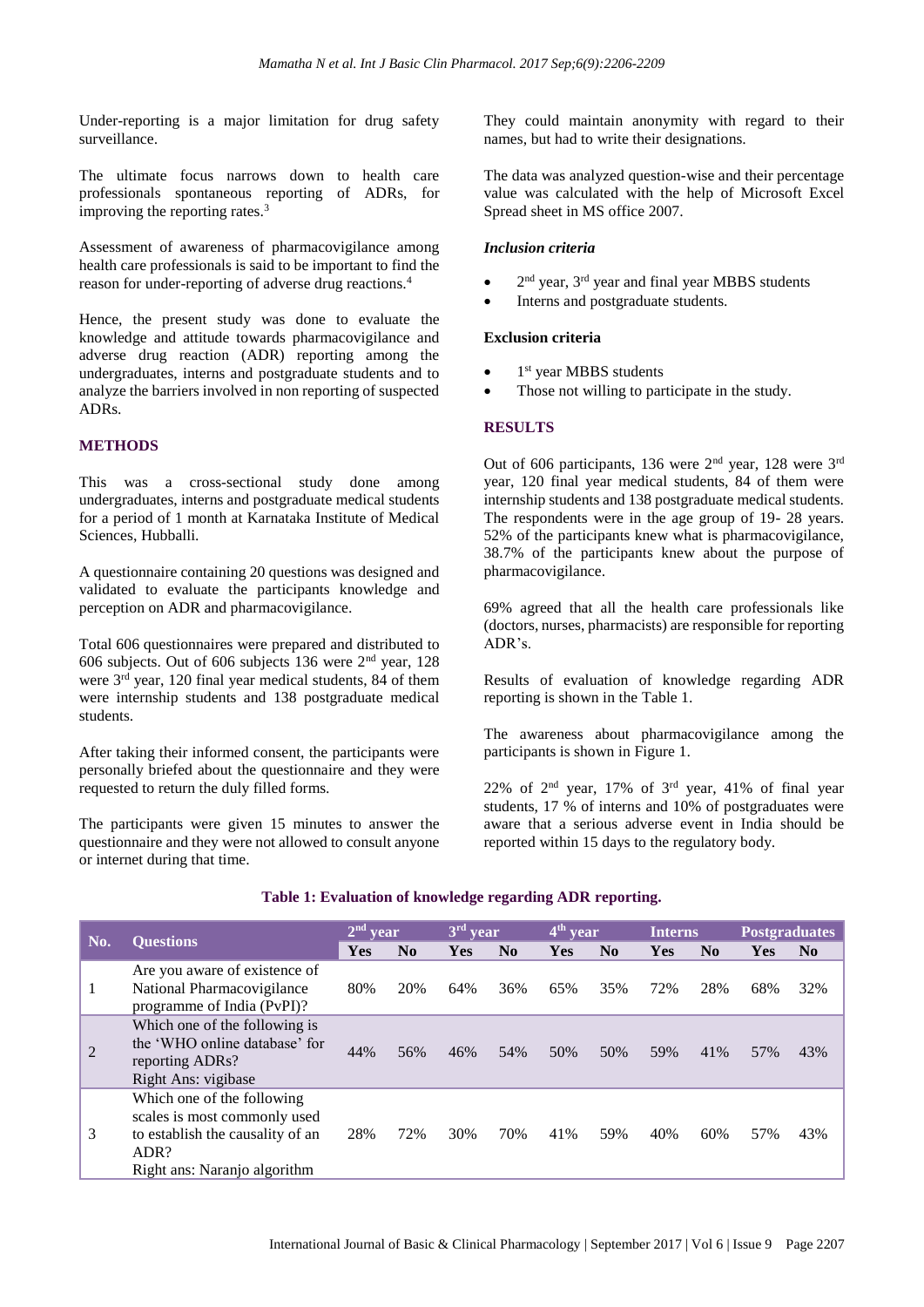

**Figure 1: Awareness about pharmacovigilance.**

32% of the participants were aware of naranjo algorithm as the most commonly used scale to establish the causality of an ADR.

42% of the participants were aware of vigibase as the 'WHO online database' for reporting ADRs and 49% considered reporting ADR as a professional obligation.

75% of the participants agreed that pharmacovigilance should be taught in detail to all the healthcare professionals. Results of practices towards ADR reporting is shown in Table 2.

Opinion about establishing ADR monitoring centre is depicted in Figure 2.



#### **Figure 2: Opinion about establishing ADR monitoring centre.**

**Table 2: Results of practices towards ADR reporting.**

| No.            | <b>Ouestions</b>                                                                       | $2nd$ year |                | $3rd$ year |                | $4th$ year |                | Interns.   |           | <b>Postgraduates</b> |                |
|----------------|----------------------------------------------------------------------------------------|------------|----------------|------------|----------------|------------|----------------|------------|-----------|----------------------|----------------|
|                |                                                                                        | <b>Yes</b> | N <sub>0</sub> | Yes        | N <sub>0</sub> | <b>Yes</b> | N <sub>0</sub> | <b>Yes</b> | $\bf N_0$ | Yes                  | N <sub>0</sub> |
|                | Do you think reporting of adverse<br>reaction is necessary?                            | 90%        | 10%            | 96%        | 4%             | 90%        | 10%            | 94%        | 6%        | 90%                  | 10%            |
| 2              | Have you ever experienced ADR in<br>your patient during your<br>professional practice? | 41%        | 59%            | 49%        | 51%            | 54%        | 46%            | 50%        | 50%       | 64%                  | 36%            |
| 3              | Have you seen ADR reporting form                                                       | 78%        | 22%            | 67%        | 33%            | 53%        | 47%            | 55%        | 45%       | 39%                  | 61%            |
| $\overline{4}$ | Have you ever reported ADR to<br>pharmacovigilance centre                              | 17%        | 83%            | 28%        | 72%            | 20%        | 80%            | 25%        | 75%       | 24%                  | 76%            |





The most common barriers for under reporting as per our study is shown in Figure 3.

#### **DISCUSSION**

This study evaluates the knowledge, attitude and practice of ADR reporting among undergraduates, interns and postgraduates and finding out the reasons for underreporting. Under-reporting of ADRs is a universal phenomenon that exists as an inherent weakness of the current voluntary reporting schemes. 5 In our study only 20 % of the participants have reported ADR to the pharmacovigilance centre.

Our results show that the awareness towards ADR reporting is only 39%. 52% of the participants knew what is pharmacovigilance, and only 38.7% of the participants